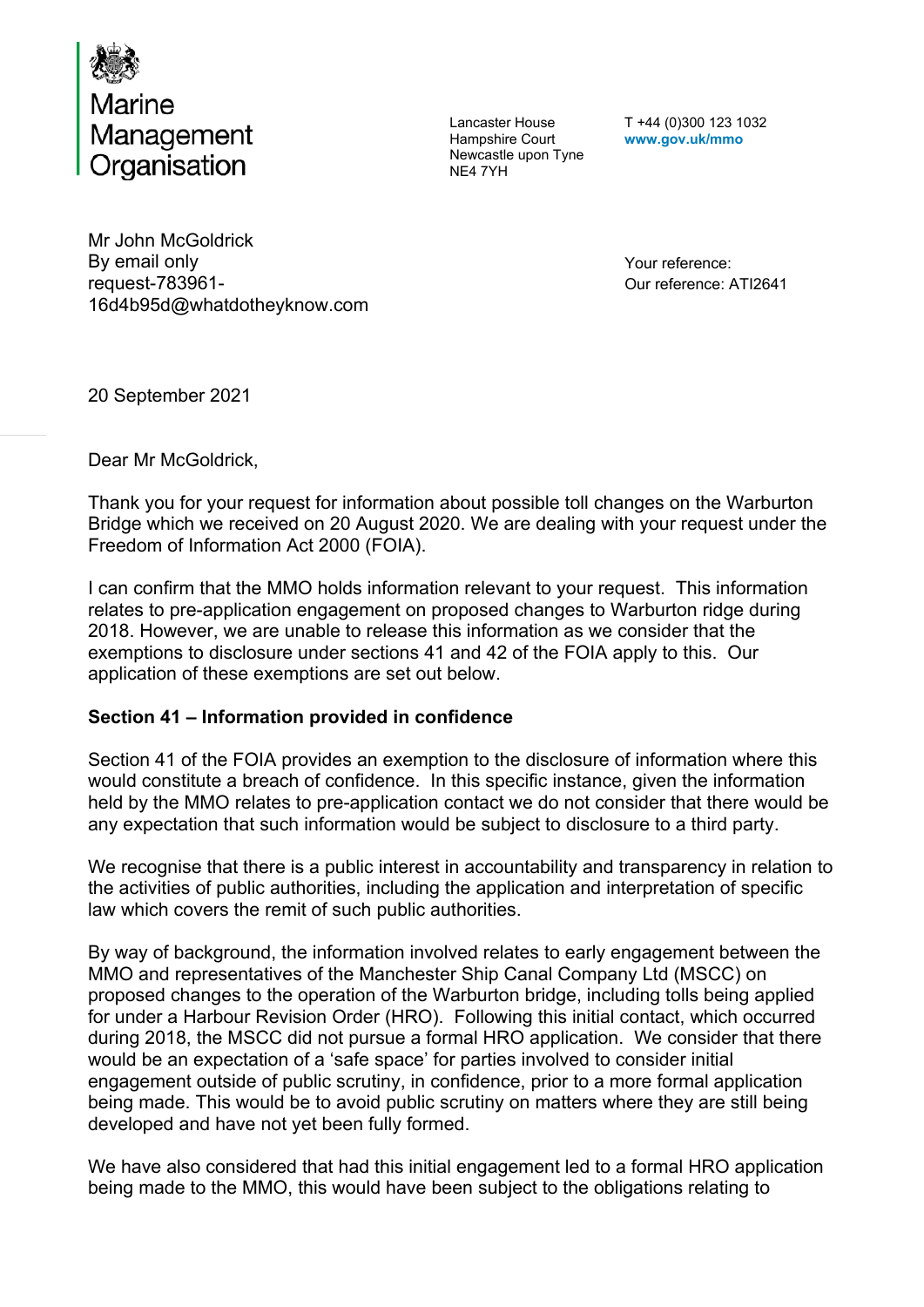disclosure under this process. This would have included a full public consultation on any proposals and the public interest in this matter being satisfied under this process, had it been pursued.

We are therefore satisfied that there was an expectation of confidence when engaging the MMO on this matter and that the exemption applies. We also consider that on this specific occasion, given the circumstances surrounding this engagement, the public interest in maintaining the exemption outweighs the arguments in favour of disclosure.

## **Section 42 – Legal Professional Privilege**

Section 42 of the FOIA provides that information is exempt from disclosure if the information is protected by legal professional privilege (LPP) and this claim to privilege could be maintained in legal proceedings. We consider that the information requested is captured by this exemption to disclosure as it relates to legal advice received by the MMO regarding the interpretation of the case law referenced and its relevance to the HRO process.

Again, we recognise that there is a public interest in accountability and transparency in relation to the activities of public authorities, including the application and interpretation of specific law which covers the remit of such public authorities. These arguments are provided within our application of the public interest test below.

There is a strong public interest in maintaining the exemption as we consider that the disclosure of the withheld information subject to LPP would more likely than not adversely affect the course of justice. This is because it would involve public access to privileged information to matters which could be subject to future litigation. Disclosure of the advice would provide an indication of the arguments, strengths or weaknesses which the MMO might have, unbalancing the level playing field under which adversarial proceedings are meant to be carried out. As such, we consider that the disclosure of the information subject to LLP has the potential to adversely affect the administration of justice, including the operation of the courts and prejudice to the right of the MMO to a fair trial.

Having considered the arguments both against and for the disclosure of the information requested, we consider the public interest in maintaining the exemption to disclosure outweighs those in favour of disclosure.

## **Transport and Works Act 1992**

Within your request you also refer to an application having been made to the MMO under the Transport and Works Act 1992. I feel it is important to clarify that the MMO would not be the relevant public authority to consider approaches made under this act and this would be the Department for Transport. To clarify, no approach has been made under the Transport and Works Act 1992.

## **Information publicly available**

Under the FOIA we are also obliged to advise and assist individuals in obtaining access to information which may be available from another public authority and/or elsewhere.